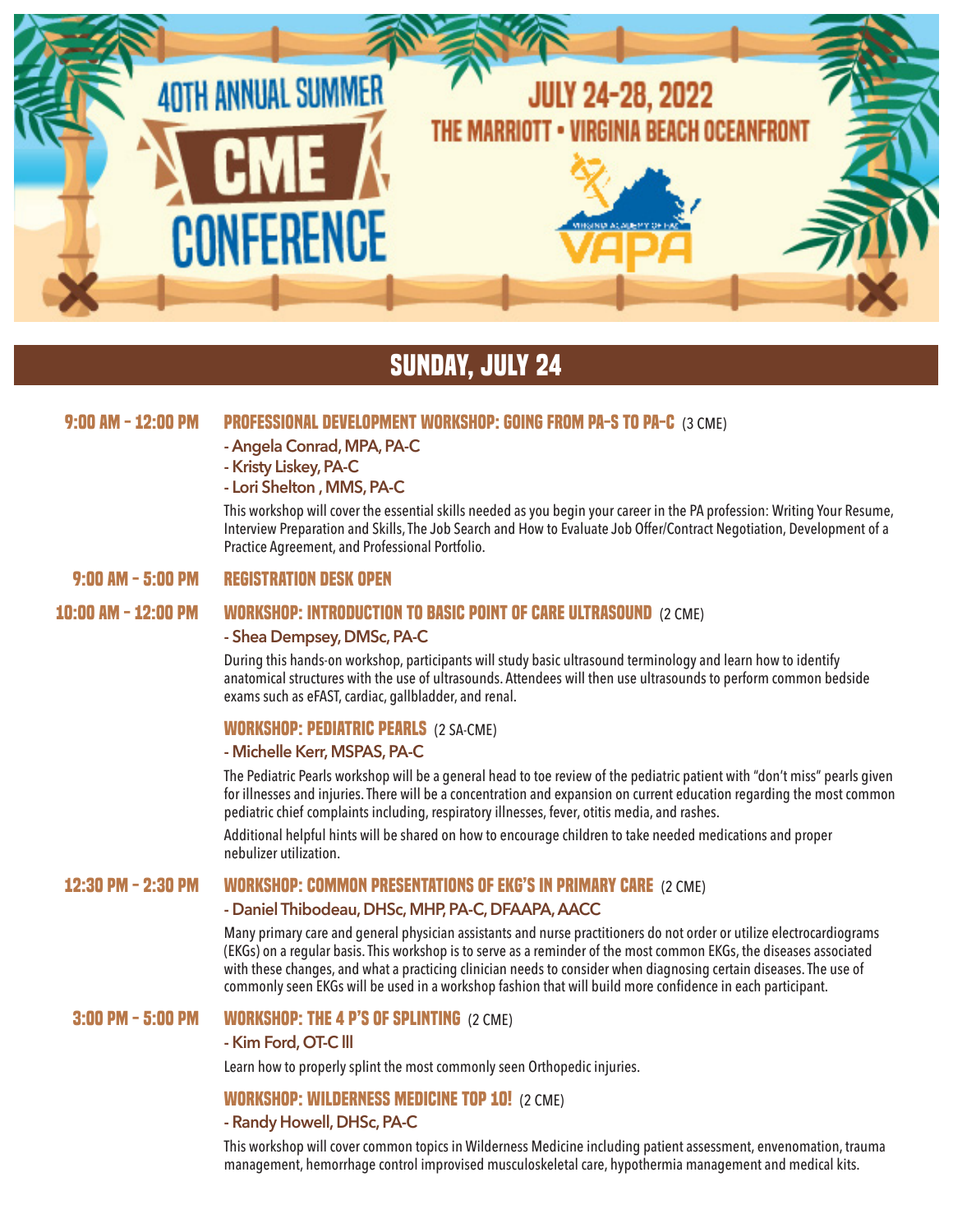## **monday, July 25**

| $7:00 - 8:00$ AM    | <b>REGISTRATION &amp; BREAKFAST</b>                                                                                                                                                                                                       |
|---------------------|-------------------------------------------------------------------------------------------------------------------------------------------------------------------------------------------------------------------------------------------|
| $8:00 - 9:00$ AM    | <b>PROTECTING THE HOUSE OF MEDICINE (1 CME)</b><br>- Mohit Nanda, MD                                                                                                                                                                      |
|                     | Working to Make Virginia the Best Place to Practice Medicine and Receive Care.                                                                                                                                                            |
| $9:00 - 10:00$ AM   | <b>COMMON OUESTIONS ON CGM MONITORING IN PRIMARY CARE*</b><br>- Scott Urquhart, PA-C, DFAAPA<br>This presentation is sponsored by Primary Care Education Consortium and supported by an educational grant from<br><b>Abbott Diabetes.</b> |
|                     |                                                                                                                                                                                                                                           |
| $10:00 - 10:15$ AM  | <b>NETWORKING BREAK</b>                                                                                                                                                                                                                   |
| $10:15 - 11:15$ AM  | <b>FEVER AND SEPSIS IN PEDIATRIC PATIENTS (1 SA-CME)</b><br>- Michelle Kerr, MSPAS, PA-C                                                                                                                                                  |
| 11:15 AM - 12:15 PM | <b>OPTIMIZING THE BENEFITS OF GLP-1 RAS IN T2DM**</b><br>- Scott Urquhart, PA-C, DFAAPA<br>This presentation is sponsored by Primary Care Education Consortium and supported by an educational grant from<br>Novo Nordisk.                |
| $12:15 - 1:30$ PM   | <b>VAPA MEMBERSHIP MEETING &amp; PRESIDENTIAL INAUGURATION</b><br>Lunch will be served; please RSVP.                                                                                                                                      |
| $1:30 - 2:30$ PM    | <b>BEACH MEDICINE - ENVIRONMENTAL EXPOSURES IN PARADISE (1 CME)</b><br>- Tom Colletti, DHSc, MPAS, PA-C                                                                                                                                   |
| $2:30 - 3:30$ PM    | <b>TRAUMA SEASON- THE DOG DAYS OF SUMMER (1 CME)</b><br>- Amanda Miller, DMSc, MPA, PA-C                                                                                                                                                  |
| $3:30 - 4:30$ PM    | <b>MEDICOLEGAL ISSUES IN EMERGENCY MEDICINE (1 CME)</b><br>- Bart Gillum, DSc, MHS, PA-C<br>- Kimberly Sapre, DMSc, PA-C, CAQ-EM                                                                                                          |
| $4:30 - 6:30$ PM    | SPONSORED NON-CME DINNER: RECENT UPDATES AND GUIDELINES IN ATRIAL FIBRILLATION (AF)<br>- Lana Konigsberg, PharmD<br>Sponsored by Sanofi. Click here to RSVP.                                                                              |

# **Tuesday, July 26**

- **7:00 8:00 AM BREAKFAST WITH EXHIBITORS**
- **8:00 9:00 AM FOREIGN BODIES IN THE GI TRACT** (1 SA-CME)
	- **David Munter, MD, MBA**
- **9:00 10:00 AM CHRONIC DISEASES AND NUTRITION** (1 CME) **- Ellen Mandel, DMH, PA-C, RDN, CDCES**

This activity is supported by an independent educational grant from Abbott Nutrition and is being created and managed in collaboration with The France Foundation.

- **10:00 10:30 AM BREAK WITH EXHIBITORS**
- **10:30 11:30 AM GUIDELINE MANAGEMENT AND QUALITY IMPROVEMENT OF CARDIOVASCULAR DISEASES** (1 CME) **- Daniel Thibodeau, DHSc, MHP, PA-C, DFAAPA, AACC**

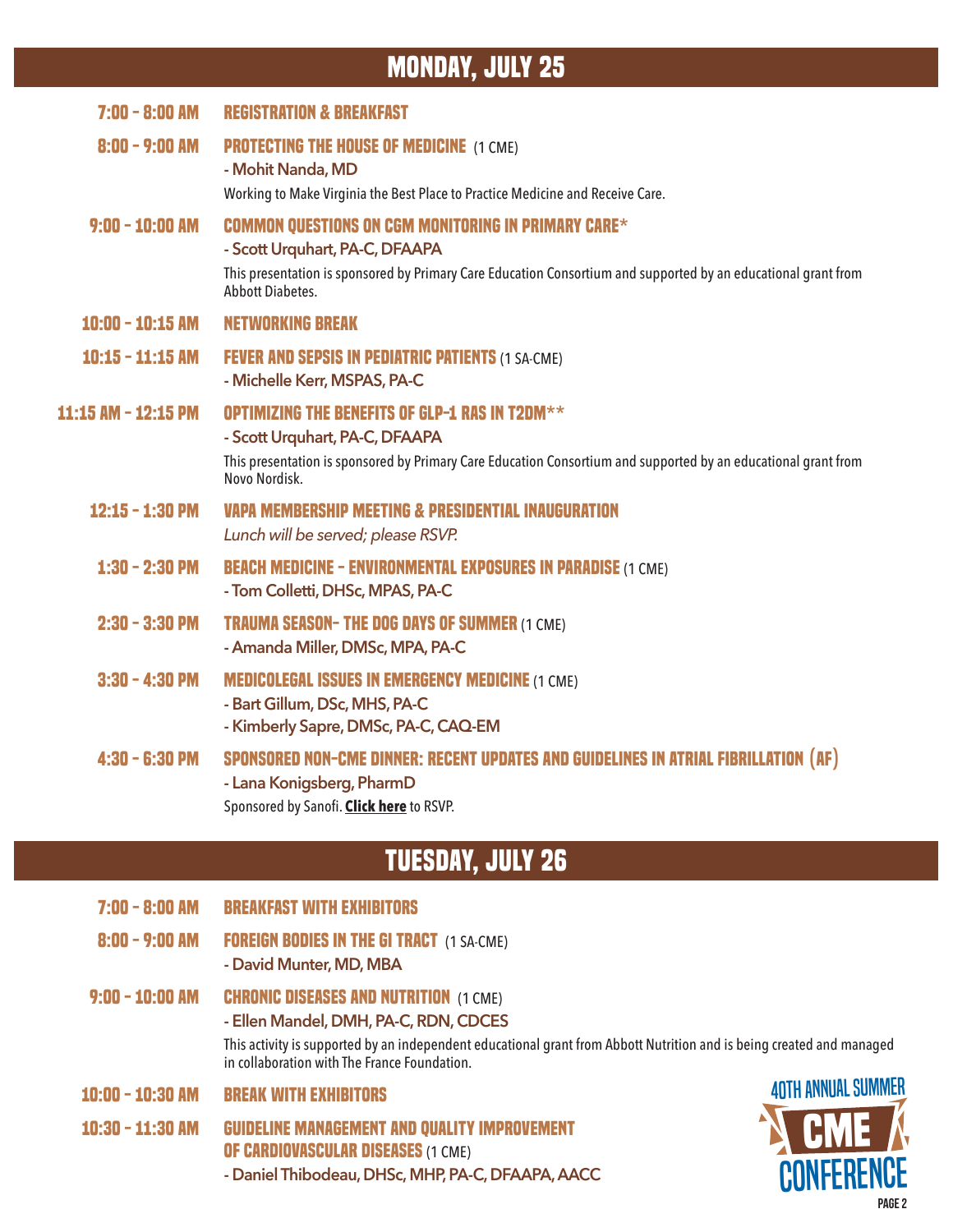# **Tuesday, July 26, continued**

| 11:30 AM - 12:30 PM | <b>THE ABCS OF CKD (1 CME)</b><br>- Kim Zuber, PA-C                                                                                                                                                                                                                                                   |
|---------------------|-------------------------------------------------------------------------------------------------------------------------------------------------------------------------------------------------------------------------------------------------------------------------------------------------------|
| $12:30 - 1:30$ PM   | NON-CME SPONSORED LUNCH SYMPOSIUM<br>ANDEXXA: A REVERSAL AGENT FOR PATIENTS ON ANTICOAGULATION WITH LIFE-THREATENING BLEED<br>- David Burt, MD<br>Sponsored by AstraZeneca. Click here to RSVP                                                                                                        |
| $1:30 - 2:30$ PM    | <b>GASTROESOPHAGEAL REFLUX DISEASE SIGNS, SYMPTOMS AND MANAGEMENT (1 CME)</b><br>- Clifford Smith, MD                                                                                                                                                                                                 |
| $2:30 - 3:30$ PM    | <b>PSYCHOLOGICAL SPLITTING AND OTHER FREUDIAN PSYCHOSEXUAL ISSUES: MAKES FOR</b><br><b>GREAT BOOKS AND MOVIES BUT NOT SO FUN IN PATIENTS (1 CME)</b><br>- David Munter, MD, MBA                                                                                                                       |
| $3:30 - 4:00$ PM    | <b>BREAK WITH EXHIBITORS</b>                                                                                                                                                                                                                                                                          |
| $4:00 - 5:00$ PM    | <b>MYTHBUSTERS: GENETICS AND PHARMACOGENOMICS (1 CME)</b><br>- Nguyen Park, MS, PA-C, DFAAPA                                                                                                                                                                                                          |
| $5:00 - 6:30$ PM    | <b>RECEPTION WITH EXHIBITORS</b>                                                                                                                                                                                                                                                                      |
| $6:00 - 7:00$ PM    | SPONSORED NON-CME DINNER: MANAGEMENT OF CKD AND HYPERKALEMIA<br>- Michael Bentley, PharmD, FCCP, FCCM, FNAP, Medical Science Liaison, AstraZeneca,<br><b>Renal-Cardio Therapeutic Area</b><br>- Emily Guerrieri, Medical Science Liaison, AstraZeneca<br>Sponsored by AstraZeneca. Click here to RSVP |
|                     |                                                                                                                                                                                                                                                                                                       |

# **WEDNESday, July 27**

- **6:30 7:30 AM BREAKFAST WITH EXHIBITORS**
- **7:30 8:30 AM UPDATE FROM NCCPA: FOCUS ON PANRE ALTERNATIVE** (1 CME) **- Alicia Quella, PhD, PA-C**
- **8:30 9:30 AM WHAT YOU NEED TO KNOW ABOUT A BREAST MASS (AND BREAST CANCER IN 2022)** (1 CME) **- Clifford Deal, MD, FACS**
- **9:30 10:00 AM BREAK WITH EXHIBITORS**
- **10:00 11:00 AM THE GOOD, THE BAD AND THE IATROGENIC: RENAL MED DOSING** (1 SA-CME) **- Kim Zuber, PA-C**
- **11:00 AM 12:00 PM ETIOLOGIES OF PEDIATRIC LIMPS** (1 CME) **- Kelly Crown, PA-C**
	- **12:00 1:00 PM NON-CME SPONSORED LUNCH SYMPOSIUM RECOGNIZING THE CLINICAL CONSEQUENCES OF LOW ALP - Jacqueline Kernaghan, PA-C** Sponsored by Alexion. **[Click here](http://www.esvw.com/rsvp/vapa)** to RSVP
		- **1:00 2:00 PM ELIMINATING HEALTHCARE DISPARITIES BY ADDRESSING LANGUAGE BARRIERS** (1 CME) **- Kimberly Sapre, DMSc, PA-C, CAQ-EM**